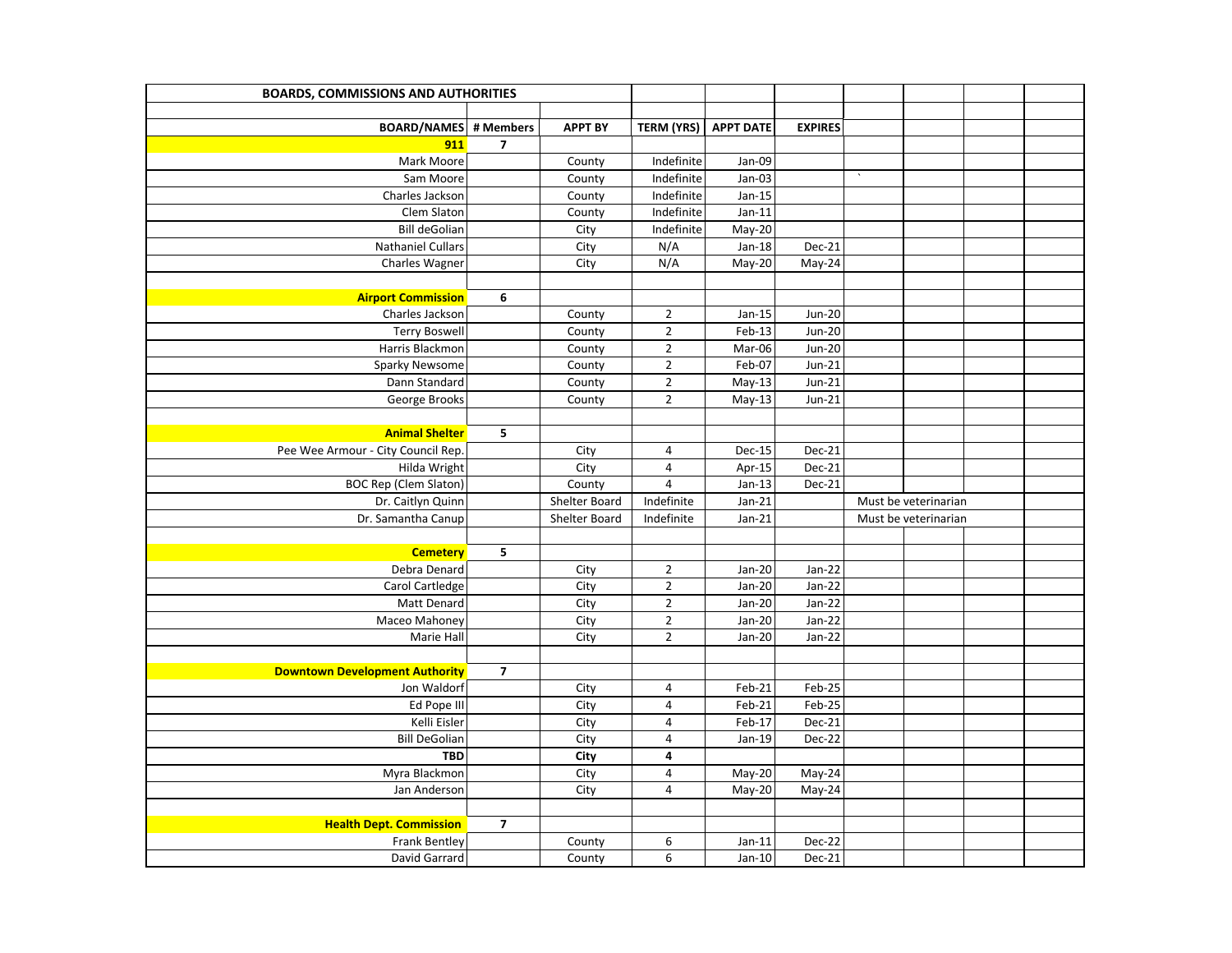| Kendra Dill                             |                | City        | $\boldsymbol{6}$        | $Jun-20$      | Dec-22        |  |                                       |  |
|-----------------------------------------|----------------|-------------|-------------------------|---------------|---------------|--|---------------------------------------|--|
| Pee Wee Armour - City Council Rep.      |                | City        | 6                       | Jun-18        | Apr-22        |  |                                       |  |
| <b>Rosemary Caddell</b>                 |                | <b>BOE</b>  | 6                       | Jan-09        | N/A           |  |                                       |  |
| Dr. Kirk Dodson                         |                | County      | $\boldsymbol{6}$        | Feb-19        | Dec-23        |  |                                       |  |
| <b>Brent Sherrer</b>                    |                | County      | 6                       | May-17        | Dec-22        |  |                                       |  |
|                                         |                |             |                         |               |               |  |                                       |  |
| <b>Historic Preservation Commission</b> | 5              |             |                         |               |               |  |                                       |  |
| Dr. Alicia Finnell                      |                | City        | $\mathsf 3$             | $Feb-21$      | Feb-24        |  |                                       |  |
| <b>Marion Slaton</b>                    |                | City        | $\overline{\mathbf{3}}$ | $Feb-21$      | Feb-24        |  |                                       |  |
| Roy Smith                               |                | City        | 3                       | Mar-16        | Dec-21        |  |                                       |  |
| Ginny King                              |                | City        | $\mathsf 3$             | $Jan-19$      | Dec-21        |  |                                       |  |
| David Denard                            |                | City        | $\overline{\mathbf{3}}$ | May-20        | May-23        |  |                                       |  |
|                                         |                |             |                         |               |               |  |                                       |  |
| <b>Housing Authority</b>                | 5              |             |                         |               |               |  |                                       |  |
| Angela Booker                           |                | City        | 5                       | Dec-20        | Dec-25        |  |                                       |  |
| Lisa Stark - Housing Authority Tenant   |                | City        | $\mathbf 1$             | Aug-20        | <b>Aug-21</b> |  |                                       |  |
| Alvin Jones                             |                | City        | 5                       | Mar-20        | Jun-22        |  | Filled Wagner's unexpired term.       |  |
| <b>Thomas Denard</b>                    |                | City        | 5                       | Dec-16        | $Dec-21$      |  |                                       |  |
| <b>Barbara Burns</b>                    |                | City        | $\overline{\mathbf{5}}$ | Aug-18        | Aug-23        |  |                                       |  |
|                                         |                |             |                         |               |               |  |                                       |  |
| <b>Mary Willis Library</b>              | 10             |             |                         |               |               |  |                                       |  |
| Dackie Callaway                         |                | County      | $\overline{\mathbf{5}}$ | Jun-15        | <b>Jun-20</b> |  |                                       |  |
| Mike Eskew                              |                | County      | 5                       | Jun-16        | $Jun-21$      |  |                                       |  |
| David Stubbs                            |                | County      | 5                       | Mar-14        | Jun-22        |  |                                       |  |
| Anita Latimer                           |                | County      | 5                       | Mar-16        | $Jun-23$      |  |                                       |  |
| <b>Betsy Wagner</b>                     |                | City        | $\overline{\mathbf{5}}$ | $Jun-17$      | <b>Jul-22</b> |  |                                       |  |
| Lori Branson                            |                | City        | 5                       | $Jul-17$      | <b>Jun-22</b> |  |                                       |  |
| <b>Acetra McWilliams</b>                |                | City        | $\overline{\mathbf{5}}$ | Mar-15        | $Jun-22$      |  |                                       |  |
| <b>B.J. Degolian</b>                    |                | City        | 5                       | $Jul-19$      | <b>Jun-24</b> |  |                                       |  |
| Lisa Isham                              |                | <b>BOE</b>  | 5                       | $Jul-19$      | Jun-24        |  |                                       |  |
| Dr. Rosemary Cadell                     |                | <b>BOE</b>  | Indefinite              |               |               |  |                                       |  |
|                                         |                |             |                         |               |               |  |                                       |  |
| <b>Parks &amp; Recreation Board</b>     | $\overline{7}$ |             |                         |               |               |  |                                       |  |
| *City/County Appointee: Amy Johnston    |                | City/County | $\mathbf 1$             | Dec-20        | Dec-21        |  | *City = even year. County = odd year. |  |
| Paula Stevens                           |                | County      | $\mathbf 2$             | $Jan-15$      | Dec-21        |  |                                       |  |
| Esper Lee                               |                | County      | $\overline{2}$          | Aug-15        | Dec-21        |  |                                       |  |
| Ed Geddings - BOC Rep.                  |                | County      | $\mathbf 2$             | Jan-09        | Dec-23        |  |                                       |  |
| Matt Denard - City Council Rep.         |                | City        | $\mathbf 2$             | <b>Dec-20</b> | Dec-22        |  |                                       |  |
| <b>Troy Anderson</b>                    |                | City        | $\mathbf 2$             | $May-20$      | May-22        |  |                                       |  |
| Larry Hill - City Council Rep.          |                | City        | $\overline{2}$          | May-20        | May-22        |  |                                       |  |
|                                         |                |             |                         |               |               |  |                                       |  |
| <b>Payroll Development Authority</b>    | 10             |             |                         |               |               |  |                                       |  |
| Sam Moore                               |                | Chairman    | Indefinite              |               |               |  |                                       |  |
| <b>Jack Harvey</b>                      |                | County      | $\overline{\mathbf{3}}$ | Sep-04        | Apr-21        |  |                                       |  |
| <b>Bill deGolian</b>                    |                | Mayor       | Indefinite              |               |               |  |                                       |  |
| <b>TBD</b>                              |                | City        | $\mathbf 3$             |               |               |  |                                       |  |